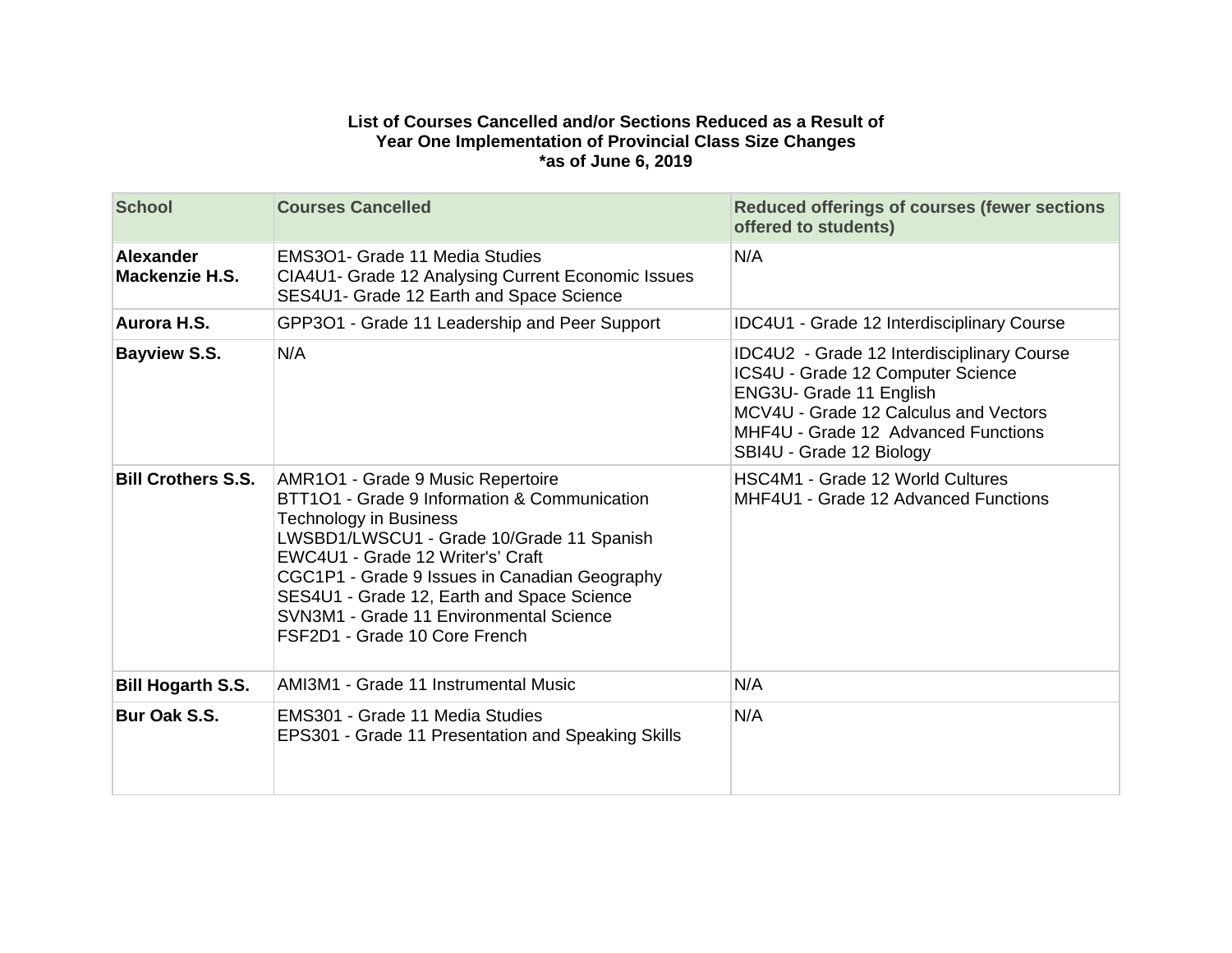| Dr.J.M. Denison<br><b>S.S.</b> | PSK4U1-01 - Grade 12, Introductory Kinesiology<br>TFJ2O1-04 - Technological Design<br>TFJ3O/4O1-04 - Hospitality and Tourism<br>BAF3M1-02 - Grade 11 Financial Accounting<br><b>Fundamentals</b><br>BAT4M1-02 - Grade 12 Financial Accounting Principles                                                   | ENG2D6-01 - English<br>ENG1D6-01 - English<br>CHC2D6-01 - Grade 10 Canadian History Since<br>World War 1<br>MPM1D6-01 - Grade 9 Principles of Mathematics<br>MPM2D6-01 - Grade 10 Principles of<br><b>Mathematics</b><br>SNC1D6-01 - Grade 9 Science<br>SNC2D6-01 - Grade 9 Science |
|--------------------------------|------------------------------------------------------------------------------------------------------------------------------------------------------------------------------------------------------------------------------------------------------------------------------------------------------------|-------------------------------------------------------------------------------------------------------------------------------------------------------------------------------------------------------------------------------------------------------------------------------------|
| Dr. G.W. Williams<br>S.S.      | BAT4M1 - Grade 12 Financial Accounting Principles<br>CLN4U1 - Grade 12 Canadian and International Law<br>AMI3O1 - Grade 11 Instrumental band music<br>AWR4M1- Grade 12 Visual Arts Film and Video<br>CGC1P1 - Grade 9 Issues in Canadian Geography<br>CHC2P1 - Grade 10 Canadian History Since World War 1 | N/A                                                                                                                                                                                                                                                                                 |
| <b>Emily Carr S.S.</b>         | N/A                                                                                                                                                                                                                                                                                                        | N/A                                                                                                                                                                                                                                                                                 |
|                                | Huron Heights S.S. BAF3M1 - Grade 11 Financial Accounting Fundamentals<br>BDI3C1 - Grade 11 Entrepreneurship<br>HNB4M1 - Grade 12 Fashion<br>CGF3M1 - Grade 11 Forces of Nature: Physical Processes<br>and Disasters<br>TCE3E1 - Grade 11 Construction Technology                                          | N/A                                                                                                                                                                                                                                                                                 |
| <b>Keswick H.S.</b>            | EWC4U - Grade 12 Writer's Craft<br>AVI4E - Grade 12 Visual Arts                                                                                                                                                                                                                                            | AVI4M - Grade 12 Visual Arts<br>TFJ2/3/4C - Technological Design<br>ATC1O/2O/3M/4M - Dance<br>PAF3O8/4O8 & PAF 3O9/4O9 - Healthy Living<br>and Personal and Fitness Activities<br><b>Cooperative Education</b><br>ENG2D - Grade 10 English<br>SNC1L - Grade 9 Science               |
| King City S.S.                 | HPC3O1 - Grade 11 Raising Healthy Children<br>FSF101 - Grade 9 Introduction to French                                                                                                                                                                                                                      | N/A                                                                                                                                                                                                                                                                                 |
| Langstaff S.S.                 | N/A                                                                                                                                                                                                                                                                                                        | N/A                                                                                                                                                                                                                                                                                 |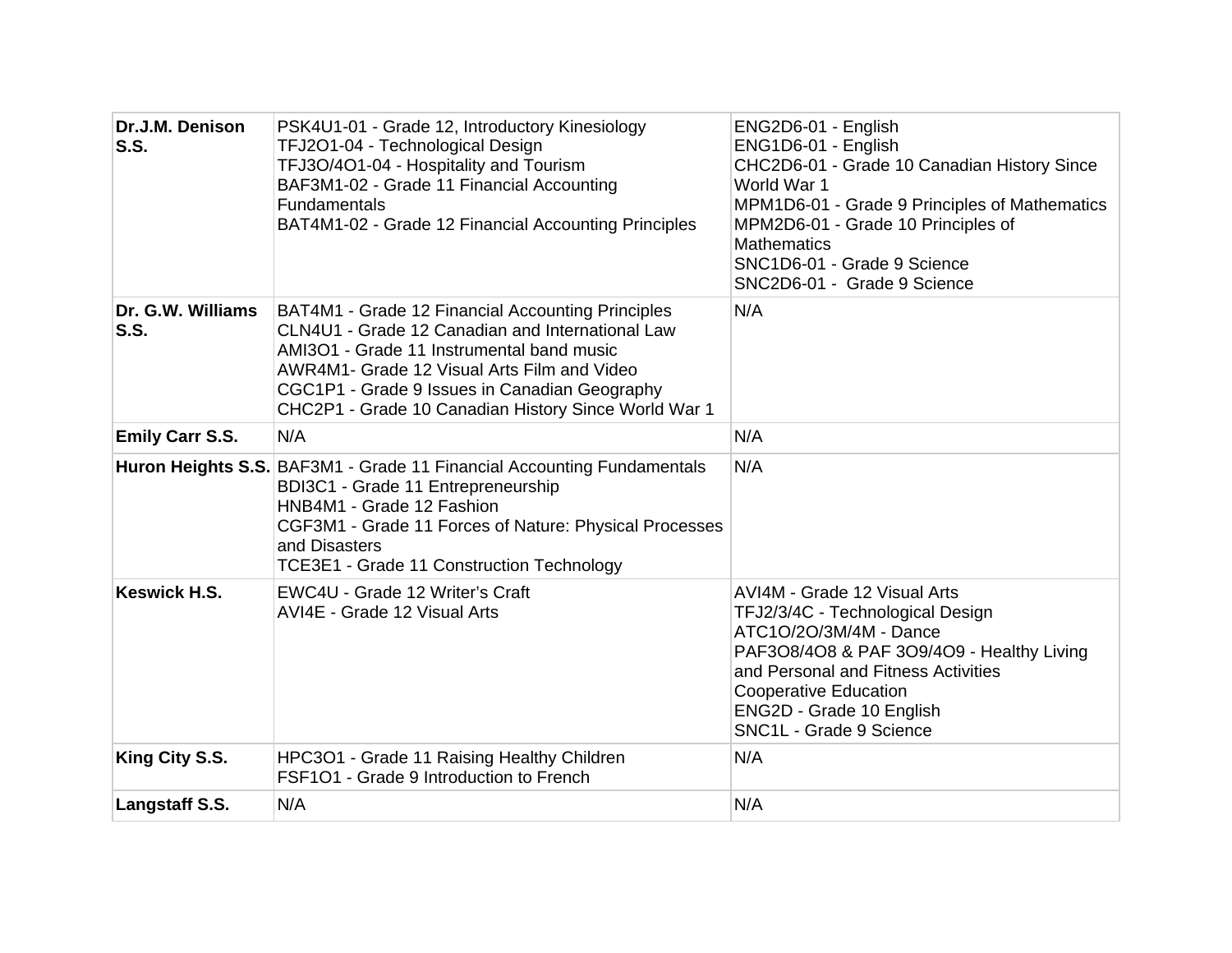| Maple H.S.                             | TWJ3E1 - Grade 11 Custom Woodworking<br>HPW3C1 - Grade 11 Working with Infants and Young<br>Children<br>PPL2O8 - Grade 10 Healthy Active Living Education                                                                                                                                                                                                                                                                                                                                                                                                                                                                                                         | N/A                                                                                                                                                                                                                                                                                                                                                                                       |
|----------------------------------------|-------------------------------------------------------------------------------------------------------------------------------------------------------------------------------------------------------------------------------------------------------------------------------------------------------------------------------------------------------------------------------------------------------------------------------------------------------------------------------------------------------------------------------------------------------------------------------------------------------------------------------------------------------------------|-------------------------------------------------------------------------------------------------------------------------------------------------------------------------------------------------------------------------------------------------------------------------------------------------------------------------------------------------------------------------------------------|
| <b>Markham District</b><br><b>H.S.</b> | CPW4U1 - Grade 12 Canadian and International Politics<br>HPW3C1 - Grade 11 Working with Infants and Young<br>Children<br>HSE3E1 - Grade 11 Equity, Diversity, and Social Justice<br>MCV4UE - Grade 12 Calculus and Vectors<br>MHF4U3 - Grade 12 Advanced Functions<br><b>ENG4UE - Grade 12 English Literature &amp; Composition</b><br>CGG3O1 - Grade 11, Travel and Tourism: A Geographic<br>Perspective<br>TMJ2O1 - Grade 10 Manufacturing Technology<br>ASM3M1- Grade 11 Media Arts<br>HSG3M1 - Grade 11 Gender Studies<br>PPL3O8 - Grade 11 Healthy Active Living Education<br>PPL4O8 - Grade 12 Healthy Active Living Education<br>SPH4UE - Grade 12 Physics | <b>BAT4M1- Financial Accounting Principles</b><br>MCV4U1 - Grade 12 Calculus and Vectors<br>SPH3U3 - Grade 11 Physics<br>EWC4U1 - Grade 12 The Writer's Craft<br>TIJ1O1 - Grade 9 Exploring Technologies<br><b>COOP - Cooperative Education</b><br>MCR3U3 - Grade 11 Functions<br>SBI3U3 - Grade 11 Biology<br>SCH3U3 - Grade 11 Chemistry<br>TTJ2O1 - Grade 10 Transportation Technology |
| Markville S.S.                         | TGP4M - Grade 12 Communications Technology:<br>Photography and Digital Imaging<br>TGG4M1 - Grade 12 Communications Technology: Print<br>and Graphic Communications<br>CHW3M - Grade 11 World History to the End of the<br><b>Fifteenth Century</b><br>TGJ4M - Grade 12 Communications Technology: Digital<br>Imagery and Web Design                                                                                                                                                                                                                                                                                                                               | N/A                                                                                                                                                                                                                                                                                                                                                                                       |
| Middlefield C.I.                       | CIE 3M1 - Grade 11 The Individual and the Economy<br>SES 4U1 - Grade 12 Earth and Space Science<br>HIP 401 - Grade 12 Personal Life Management<br>AMR 3M/4M - Grade 11/Grade 12 Music Repertoire<br>CHA3U - Grade 11 American History<br>CPW4U - Grade 12 Canadian and International Politics<br>PPL308/408 - Grade 11/12 Healthy Active Living Education                                                                                                                                                                                                                                                                                                         | MFM1P1 - Grade 9 Applied Math                                                                                                                                                                                                                                                                                                                                                             |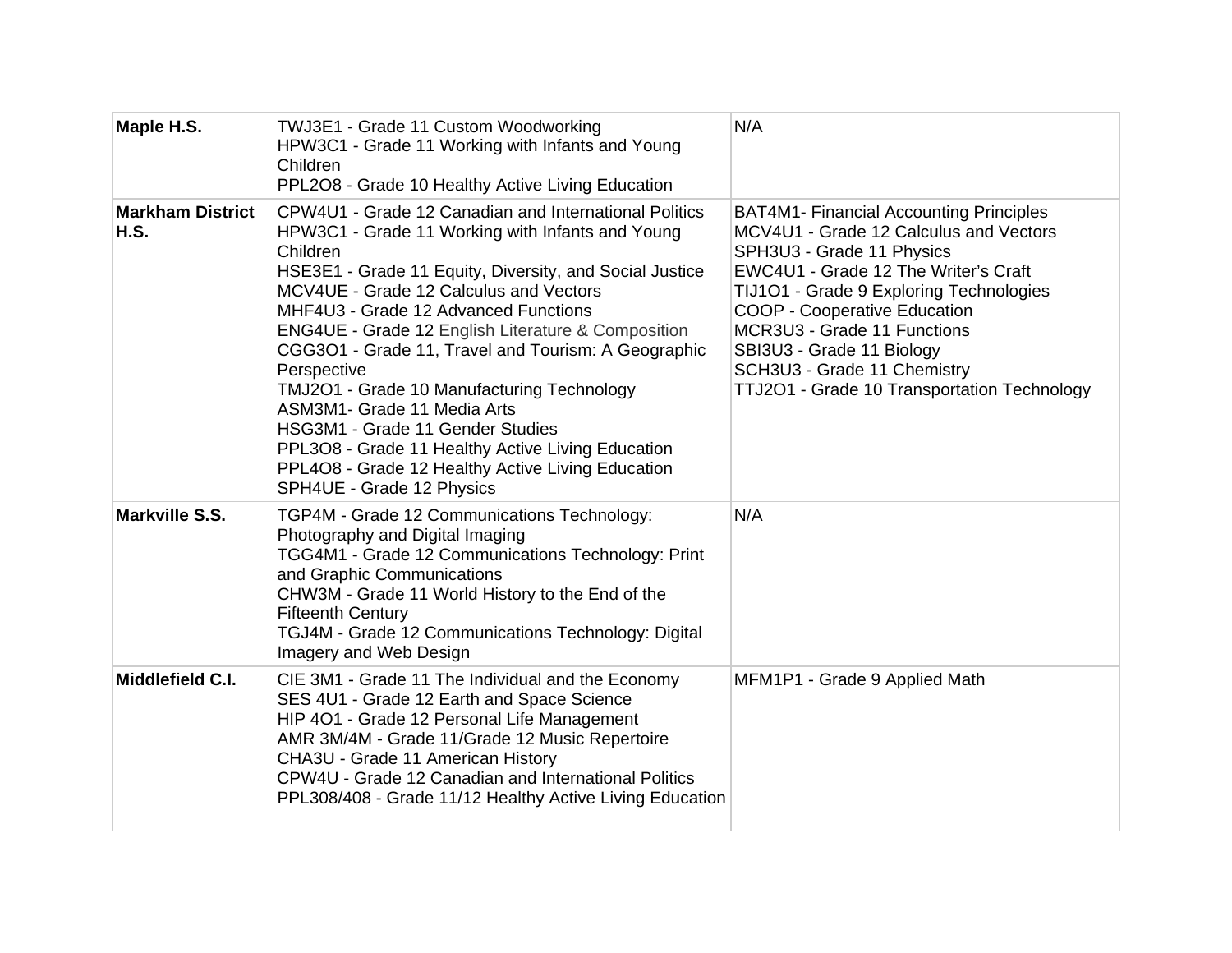| Milliken Mills H.S.                   | HHG4U - Grade 12 Human Development throughout the<br>Lifespan<br>HIP401 - Grade 12 Personal Life Management<br>IDC4U2 - Grade 12 Interdisciplinary Course<br>CGW4U1 - Grade 12 World Issues: A Geographic Analysis                                                                                                                                                                                                                                                                                               | N/A                                                                 |
|---------------------------------------|------------------------------------------------------------------------------------------------------------------------------------------------------------------------------------------------------------------------------------------------------------------------------------------------------------------------------------------------------------------------------------------------------------------------------------------------------------------------------------------------------------------|---------------------------------------------------------------------|
| Newmarket H.S.                        | CHA3U - Grade 11 American History                                                                                                                                                                                                                                                                                                                                                                                                                                                                                | N/A                                                                 |
| <b>Pierre Elliott</b><br>Trudeau H.S. | ELS2O1 - Grade 10 Literacy Skills: Reading and Writing<br>CHW3M1 - Grade 11 World History to the End of the<br><b>Fifteenth Century</b><br>BDI3C1 - Grade 11 Entrepreneurship: The Venture<br>CHV2OL - Grade 10 Civics and Citizenship (0.5 credit)<br>GLC2OL - Grade 10 Career Studies (0.5 Credit)<br>SNC1DL - Grade 9 Science<br>CHC2DL - Grade 10 Canadian History Since World War 1<br>CGC1DL - Grade 9 ESL Geography<br>SNC2DL - Grade 10 Science<br>CGW4U1 - Grade 12 World Issues: A Geographic Analysis | N/A                                                                 |
| <b>Richmond Green</b><br>S.S.         | IDC3O1 - Grade 11 Interdisciplinary Course<br>LWSBD1 - Grade 10 Spanish<br>PAF4O8 - Grade 12 Healthy Living and Personal and<br><b>Fitness Activities</b><br>PAL3O2 - Grade 11 Healthy Living and Personal and<br><b>Fitness Activities</b><br>TGJ4M1 - Grade 12 Communications Technology                                                                                                                                                                                                                       | N/A                                                                 |
|                                       | Richmond Hill H.S. CPW4U1 - Grade 12 Canadian and International Politics<br>LWSBD1 - Grade 10 Spanish                                                                                                                                                                                                                                                                                                                                                                                                            | MCV4U1 - Grade 12 Calculus and Vectors<br>SPH4UE - Grade 12 Physics |
| S.S.                                  | Sir William Mulock BAT4M1 - Grade 12 Financial Accounting Principals<br>CGF3M1 - Grade 11 Forces of Nature: Physical Processes<br>and Disasters<br>TDJ2O1 - Grade 11 Technological Design<br>AEA4O1 - Grade 12 Exploring and Creating in the Arts                                                                                                                                                                                                                                                                | N/A                                                                 |
| <b>Stephen Lewis</b><br><b>S.S.</b>   | LWSBD1 - Grade 10 Spanish<br>HPD4C1 - Grade 12 Working with School-Age Children<br>and Adolescents                                                                                                                                                                                                                                                                                                                                                                                                               | N/A                                                                 |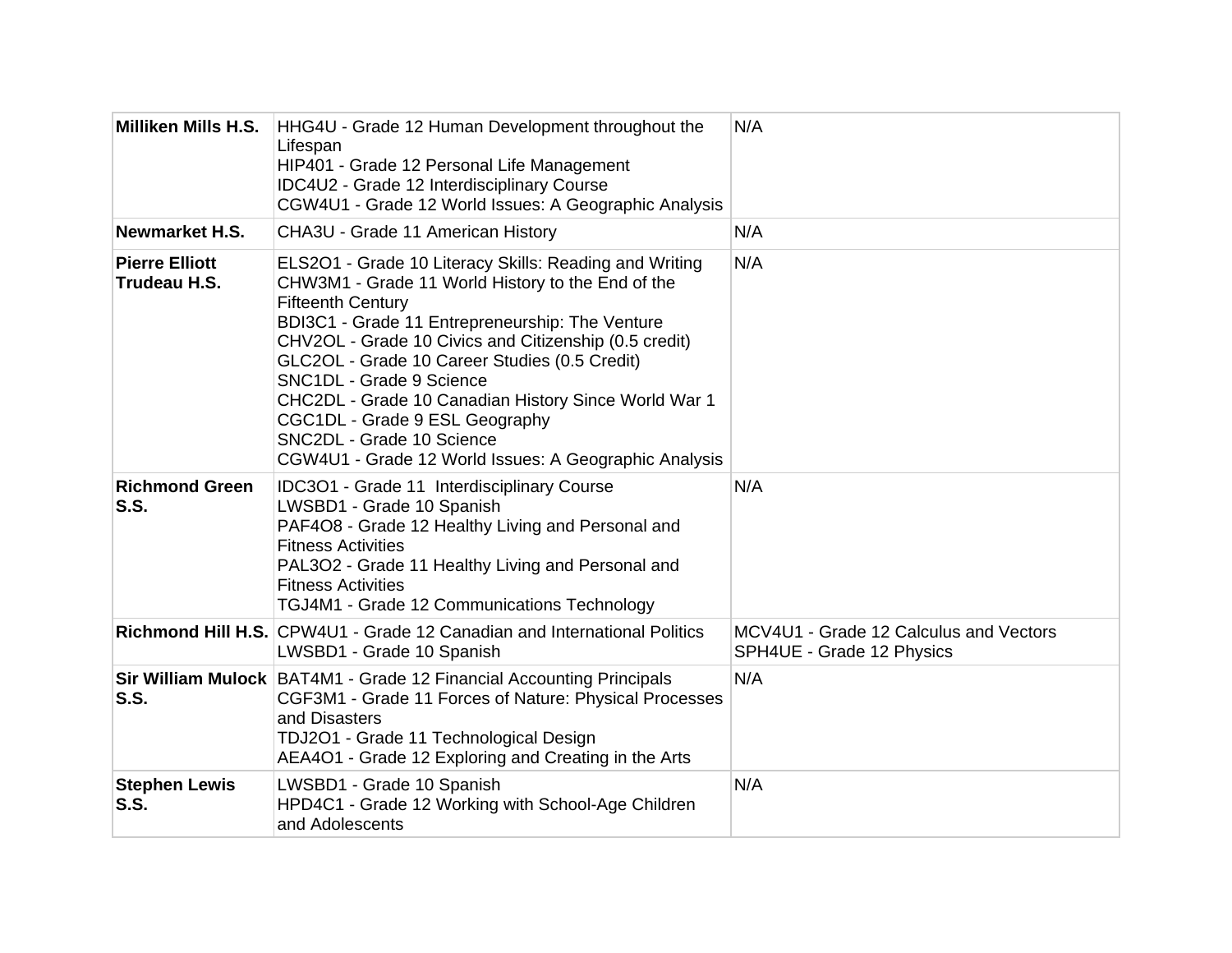|                                     | CGW4U1 - Grade 12 World Issues: A Geographic Analysis<br>SES4U1 - Grade 12 Earth and Space Science                                                                                                                                                                                                                                        |                                                                                                                                                                        |
|-------------------------------------|-------------------------------------------------------------------------------------------------------------------------------------------------------------------------------------------------------------------------------------------------------------------------------------------------------------------------------------------|------------------------------------------------------------------------------------------------------------------------------------------------------------------------|
| <b>Stouffville S.S.</b>             | CHA3U1 - Grade 11 American History<br>HRT3M1 - Grade 11 World Religions and Belief Traditions:<br>Perspectives, Issues, and Challenges                                                                                                                                                                                                    | N/A                                                                                                                                                                    |
| <b>Sutton D.H.S.</b>                | N/A                                                                                                                                                                                                                                                                                                                                       | N/A                                                                                                                                                                    |
| <b>Thornhill S.S.</b>               | AVI 301 - Grade 11 Visual Arts<br>IDC 4U2 - Grade 12 Interdisciplinary Course<br>CGW 4U1 - Grade 12 World Issues: A Geographic Analysis                                                                                                                                                                                                   | N/A                                                                                                                                                                    |
| Thornlea S.S.                       | ADA4M1- Grade 12 Drama<br>AWE3O1- Grade 11 Visual Arts - Information/Consumer<br>Design<br>CGW4U1 - Grade 12 World Issues: A Geographic Analysis<br>MAP4C1 - Grade 12 Foundations for College Mathematics<br>PSK4U1 - Grade 12 Introductory Kinesiology                                                                                   | N/A                                                                                                                                                                    |
| <b>Tommy Douglas</b><br><b>S.S.</b> | N/A                                                                                                                                                                                                                                                                                                                                       | N/A                                                                                                                                                                    |
| Unionville H.S.                     | BDI3C1 - Grade 11 Entrepreneurship: The Venture<br>BMI3C1 - Grade 11 Marketing: Goods, Services, Events<br>ADA2O1 - Grade 10 Drama<br>HPW3C1 - Grade 11 Working with Infants and Young<br>Children<br>CHW3M1 - Grade 11 World History to the End of the<br><b>Fifteenth Century</b><br>AMG2O1 - Grade 10 Guitar Music                     | CLU3M1 - Grade 11 Understanding Canadian<br>Law<br>HSP3U1 - Grade 11 Introduction to Anthropology,<br>Psychology, and Sociology<br>EWC4U1- Grade 12 The Writer's Craft |
| Vaughan S.S.                        | CHY 4U1 - Grade 12 World History since the Fifteenth<br>Century<br>ENG 4UE - Grade 12 English<br>HNB 4M1 - Grade 12 The World of Fashion<br>PPL 401 - Grade 12 Healthy Active Living Education<br>MCT 4C1- Grade 12 Mathematics for College Technology<br>FIF1PF - Grade 9 French Immersion<br>IDC4O1 - Grade 12 Interdisciplinary Course | N/A                                                                                                                                                                    |